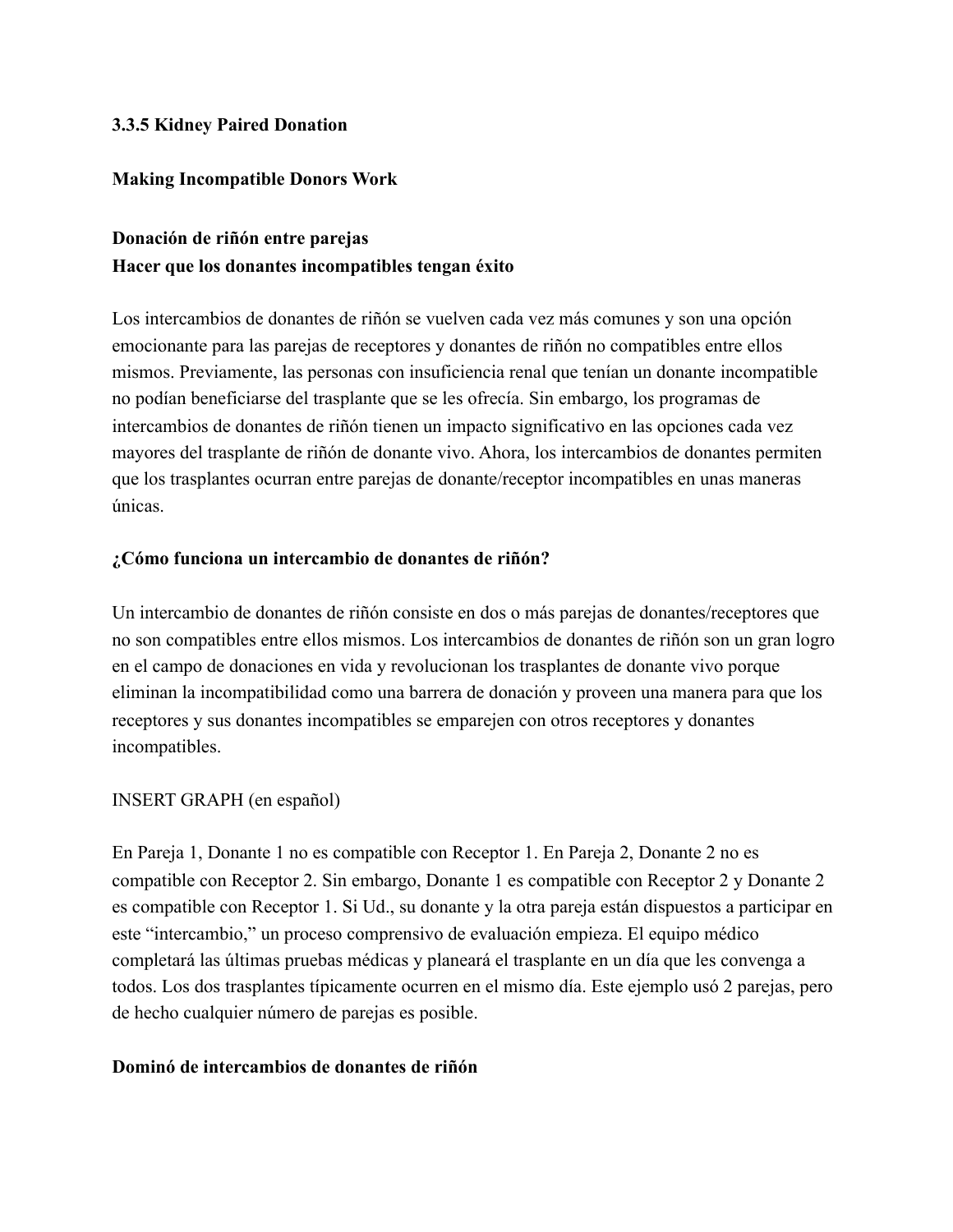Un dominó de intercambios de donantes de riñón empieza con un donante no-dirigido o donante altruista. En lugar de que solamente una persona beneficie de la donación, este donante permite que muchas parejas incompatibles tengan trasplante. La diferencia del ejemplo mostrado abajo del de arriba ("intercambio de donantes de riñón") es que Donante 2 no es compatible ni con receptor 1 ni con receptor 2. Así, el donante altruista permite que las otras parejas tengan intercambio y así ocurre el efecto <dominó>.

#### INSERT GRAPHIC 2. (en español)

#### **Cadenas de donantes en curso** (también llamadas cadenas de donantes interminables)

Más recientemente, los donantes no-dirigidos o altruistas han empezado a iniciar cadenas de donantes que tienen la capacidad de facilitar miles de donaciones adicionales de donantes vivos.

En el ejemplo abajo, donante #2 no dona en este intercambio. Donante #2 se refiere como el "*donante puente*" para la próxima "cadena." Donante #2 tiene el mismo papel que un donante altruista en este ejemplo. Esta cadena podría continuar una y otra vez con nuevo donante puente. Este ejemplo abajo usa dos parejas y el donante altruista, pero cualquier número de parejas puede llegar a tener trasplante.

#### **Intercambios de donantes de riñón compatibles**

Se usan parejas de donante/receptor compatibles para facilitar trasplantes con las parejas de donante/receptor incompatibles. Esto beneficia a la pareja de donante/receptor compatible si el receptor recibe un riñón más compatible, un riñón de un donante más joven o un riñón que es un tamaño más apropiado. La meta es tener que todos receptores beneficien al participar en tal intercambio. Una pareja ideal de donante/receptor compatible es una en que el donante es del grupo sanguíneo "O", y el receptor posible es del grupo sanguíneo "A", "B", o "AB".

#### **Programas de intercambios de donantes de riñón**

Muchos hospitales tienen sus propios intercambios de donantes de riñón que ellos arreglan entre las parejas incompatibles de sus hospitales. La naturaleza de los intercambios de donantes de riñón es que la probabilidad de encontrar una pareja compatible es más alta cuando hay muchas parejas incompatibles. Hay organizaciones que funcionan en cooperación con otros hospitales para mejorar la probabilidad de ser emparejado con otra pareja incompatible. Las siguientes organizaciones tienen contratos con muchos hospitales para mejorar esta probabilidad.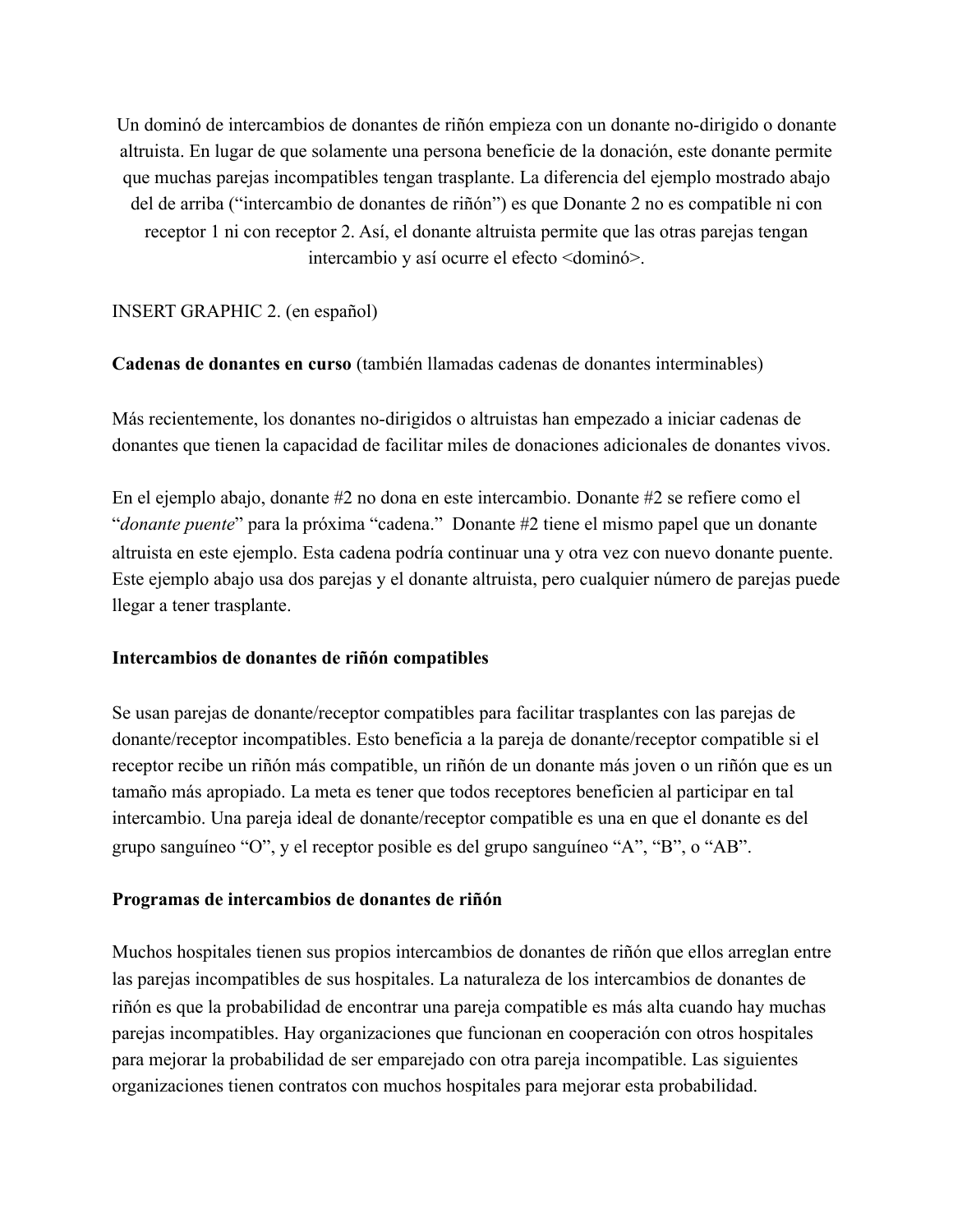National Kidney Registry www.kidneyregistry.org Contactar: Joe Sinacore (201) 962-3186

The Alliance for Paired Donation www.paireddonation.org Contact: Laurie Reece 512-961-6199

United Network for Organ Sharing transplantpro.org/kidney-paired-donation/ Contact: Ruthanne Leishman 804-782-4770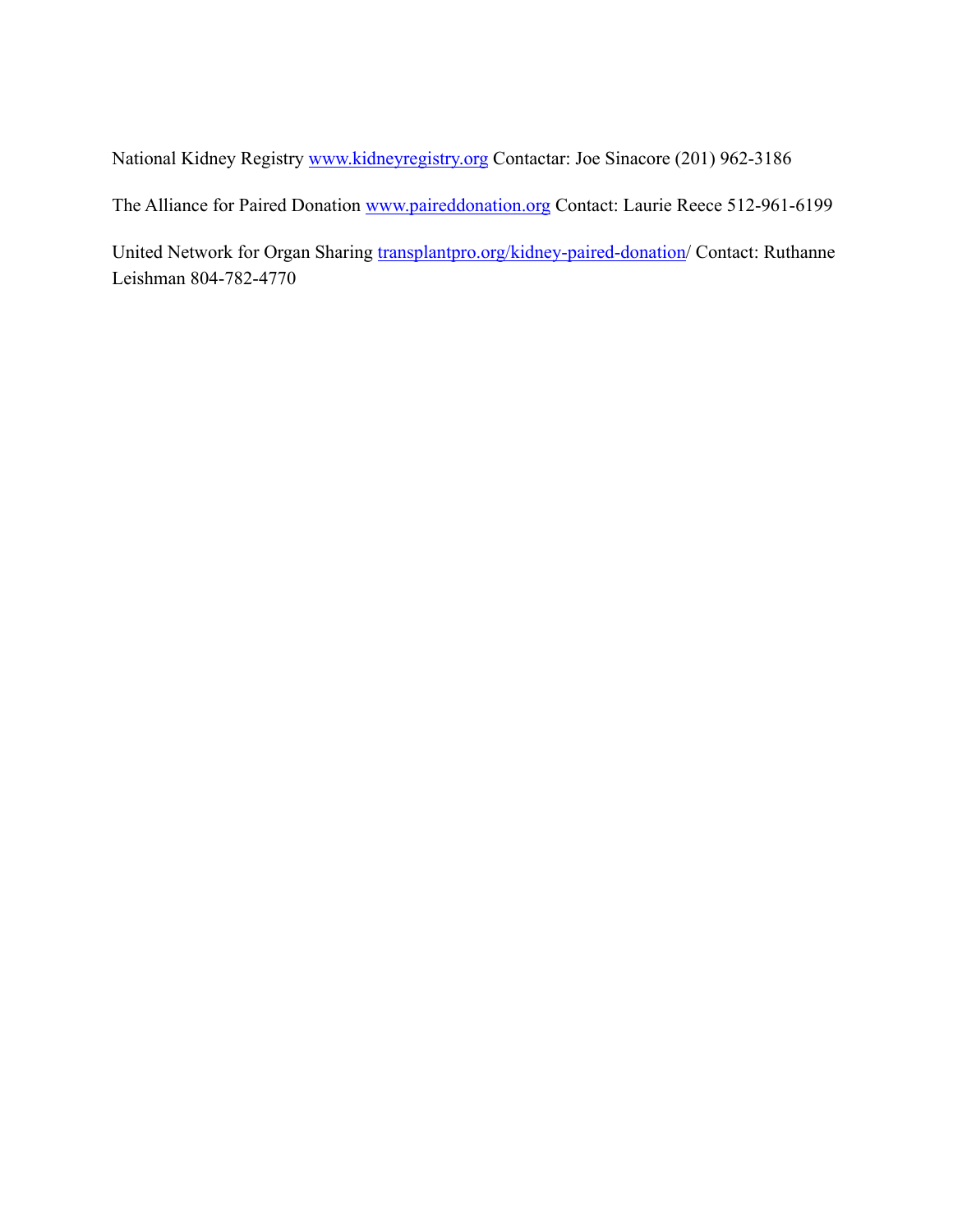# Kidney Paired Donation Making Incompatible Donors Work

Kidney paired exchanges are becoming very common and an exciting option for kidney recipient and donor pairs who are not compatible with each other. Previously, people with kidney failure who had an incompatible donor were not able to benefit from the transplant being offered to them. However, kidney paired exchange programs are having a significant impact on the expanding options of living kidney transplants. Paired exchanges are now allowing transplants to occur between incompatible donor pairs and in a few unique ways.

## How Does a Paired Kidney Exchange Work?

A kidney paired exchange consists of two or more donor/recipient pairs who are not compatible with each other. Kidney paired exchanges are a major breakthrough in living donations and are revolutionizing living donor transplants by eliminating incompatibility as a barrier to donation and providing a way for recipients and their incompatible donor to be paired with another incompatible recipient and donor.



In Pair 1, Donor 1 is not compatible with Recipient 1. In Pair 2, Donor 2 is not compatible with Recipient 2. However, Donor 1 is compatible with Recipient 2 and Donor 2 is compatible with Recipient 1. If you, your donor and the other pair are willing to participate in this "exchange," a comprehensive evaluation process begins. The medical team will complete final medical tests and schedule the transplant on a date that works with everyone. Both transplants usually occur at the same day. This example used 2 pairs, but in fact any number of pairs is possible.

### Domino Kidney Paired Exchange

A domino kidney paired exchange starts with a non-directed or altruistic donor. Instead of just one person benefiting from their donation, this donor can allow many incompatible pairs to be transplanted. The difference in the example shown below from the "Kidney Paired Exchange" is that Donor #2 is not compatible with either recipient #1 or #2. As such, the altruistic donor allows the other pairs to be exchanged, and have the domino effect.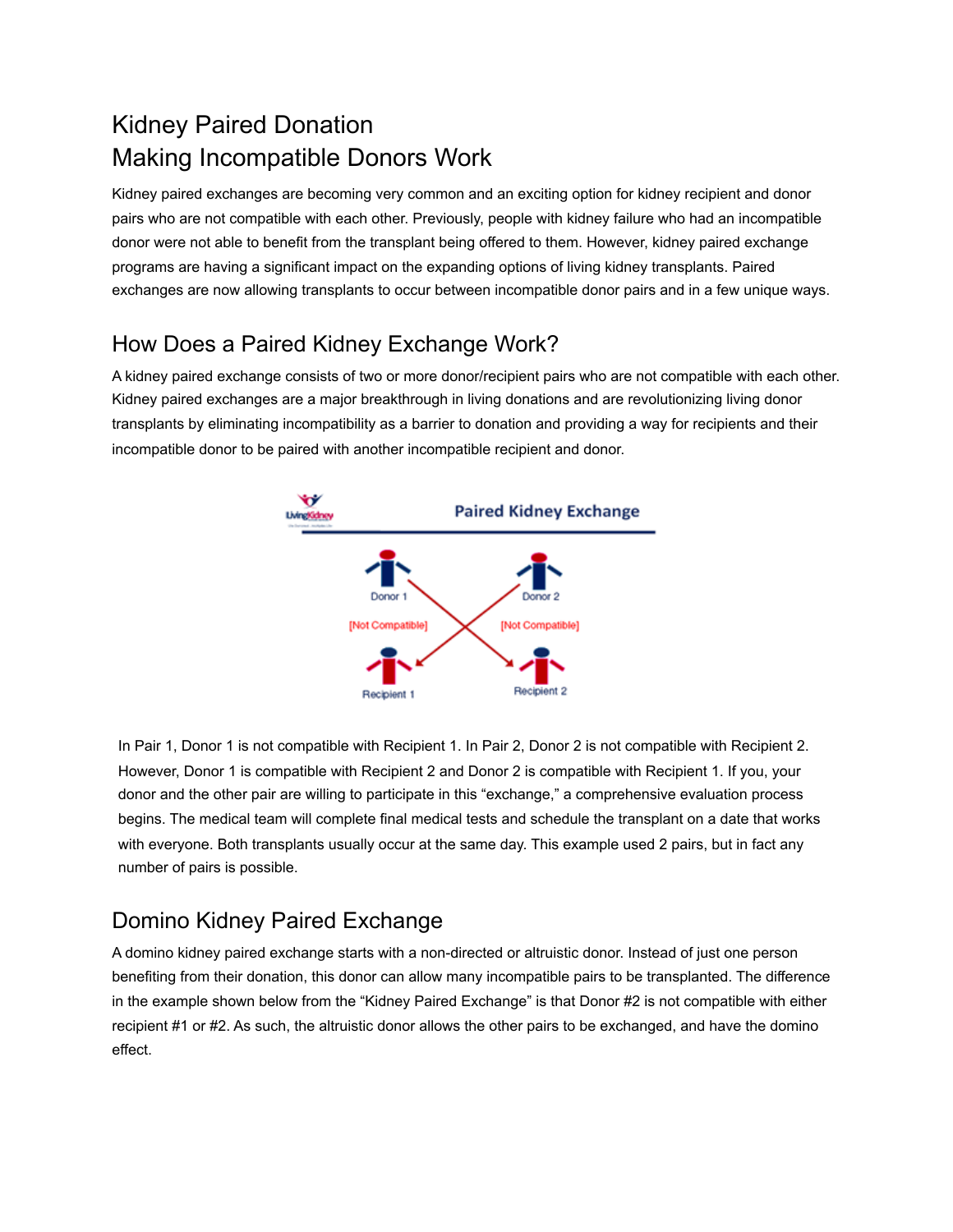

## Ongoing Donor Chains (Also called Never Ending Donor Chains)

Most recently, altruistic or non-directed donors have begun initiating donor chains which have the potential to facilitate thousands of additional living donor transplants.

In the example below, donor, #2 does not donate in this exchange. Donor #2 is referred to as the "bridge donor" for the next "chain". Donor #2 functions in the same role as the altruistic donor in this example. This chain could continue, over and over again with a new bridge donor.This example uses 2 pairs and the altruistic donor, but any number of pairs could be transplanted.



## Compatible Paired Exchanges

Compatible donor/recipient pairs are being used to facilitate transplants with incompatible donor/recipient pairs. This benefits the compatible donor/recipient pair if the recipient receives a better HLA matched kidney, a kidney from a younger donor, or kidney that is a better size. The goal is to have all recipients benefit by participating in such an exchange. An ideal compatible